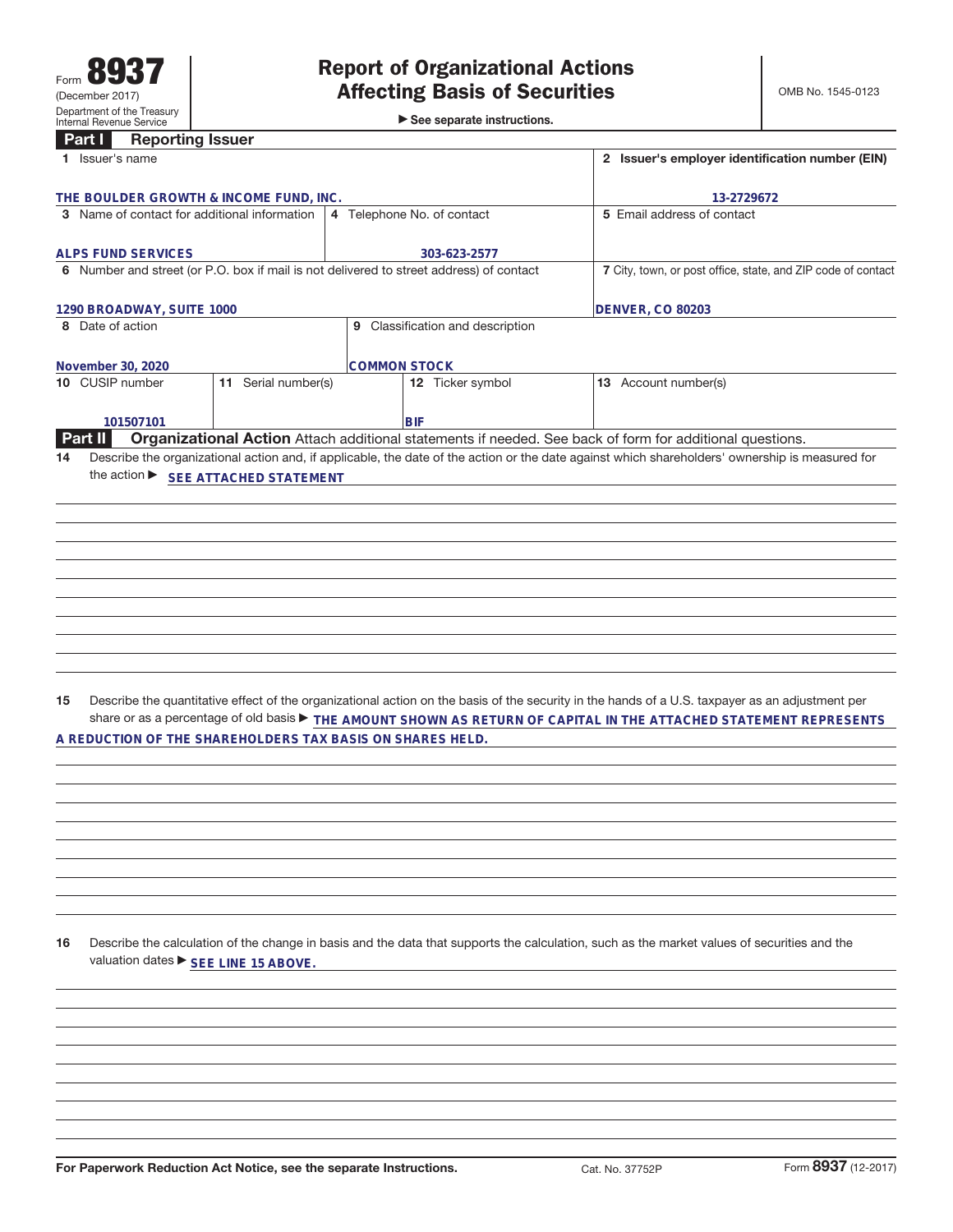## **Part II Organizational Action** (continued)

**17** List the applicable Internal Revenue Code section(s) and subsection(s) upon which the tax treatment is based **DuRSUANT TO IRC SECTION 301(C)(1), THE PORTION OF A DISTRIBUTION WHICH IS A DIVIDEND (AS DEFINED UNDER IRC SECTION 316) IS INCLUDABLE IN GROSS INCOME. PURSUANT TO IRC SECTION 301(C)(2), THE PORTION OF THE DISTRIBUTION WHICH IS NOT A DIVIDEND SHALL BE APPLIED AGAINST AND REDUCE THE ADJUSTED BASIS OF THE STOCK.**

**18** Can any resulting loss be recognized? ▶ NOT APPLICABLE TO THIS TRANSACTION AS NO LOSS WOULD BE RECOGNIZED **ON THE RETURN OF CAPITAL DISTRIBUTION. THE SHAREHOLDER'S COST BASIS SHOULD BE ADJUSTED TO REFLECT THE RETURN OF CAPITAL DISTRIBUTION WHICH MAY AFFECT THE GAIN OR LOSS REALIZED UPON THE DISPOSITION OF THE SHARES.**

19 Provide any other information necessary to implement the adjustment, such as the reportable tax year **PURSUANT TO IRC SECTION 6045**, **AS AMENDED BY THE EMERGENCY ECONOMIC STABILIZATION ACT OF 2008, BROKERS ARE REQUIRED TO REFLECT THESE ADJUSTMENTS IN THE COST BASIS REPORTING FOR COVERED SECURITIES. IF A BROKER IS NOT REQUIRED TO PROVIDE COST BASIS TO A PARTICULAR SHAREHOLDER, THE COST BASIS OF THE SHAREHOLDER'S SHARES SHOULD BE ADJUSTED AS OF THE DIVIDEND DATE TO REFLECT THE RETURN OF CAPITAL DESCRIBED ABOVE.**

|                                            | Under penalties of perjury, I declare that I have examined this return, including accompanying schedules and statements, and to the best of my knowledge and<br>belief, it is true, correct, and complete. Declaration of preparer (other than officer) is based on all information of which preparer has any knowledge. |                                                                          |             |                                                                                                                                   |      |                                                   |  |  |
|--------------------------------------------|--------------------------------------------------------------------------------------------------------------------------------------------------------------------------------------------------------------------------------------------------------------------------------------------------------------------------|--------------------------------------------------------------------------|-------------|-----------------------------------------------------------------------------------------------------------------------------------|------|---------------------------------------------------|--|--|
| <b>Sign</b><br><b>Here</b>                 |                                                                                                                                                                                                                                                                                                                          | Signature $\blacktriangleright$<br>Print your name $\blacktriangleright$ | -ITAXPAYER. | A SIGNED COPY OF THIS FORM IS MAINTAINED AT THE OFFICES OF THE                                                                    |      |                                                   |  |  |
| <b>Paid</b><br>Preparer<br><b>Use Only</b> |                                                                                                                                                                                                                                                                                                                          | Print/Type preparer's name                                               |             | Preparer's signature                                                                                                              | Date | <b>PTIN</b><br>if<br>$Check$    <br>self-emploved |  |  |
|                                            |                                                                                                                                                                                                                                                                                                                          | Firm's name<br>$\rightarrow$                                             |             |                                                                                                                                   |      | Firm's EIN ▶                                      |  |  |
|                                            |                                                                                                                                                                                                                                                                                                                          | Firm's address $\blacktriangleright$                                     |             |                                                                                                                                   |      | Phone no.                                         |  |  |
|                                            |                                                                                                                                                                                                                                                                                                                          |                                                                          |             | Send Form 8937 (including accompanying statements) to: Department of the Treasury, Internal Revenue Service, Ogden, UT 84201-0054 |      |                                                   |  |  |